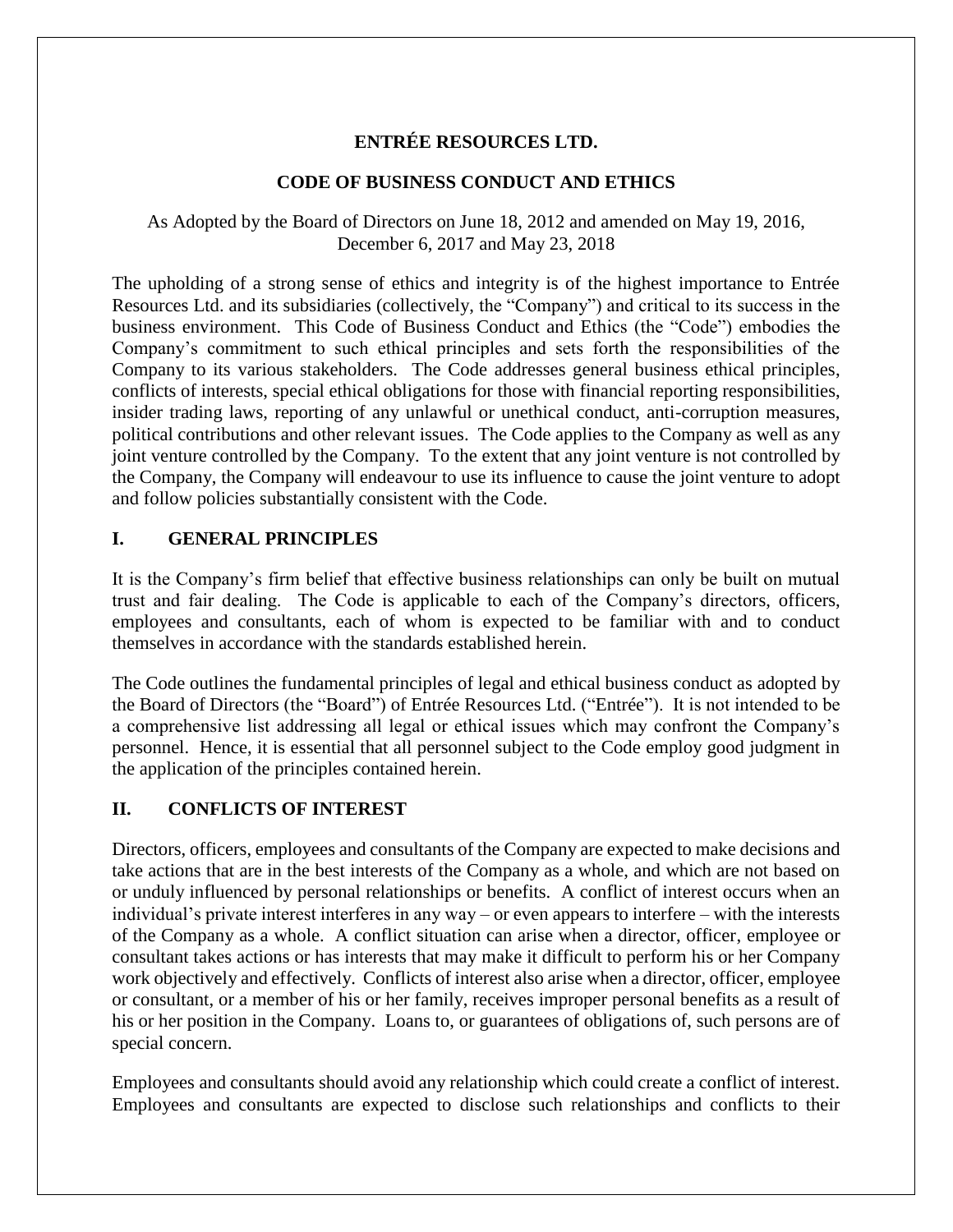immediate supervisors. Conflicts of interest involving those with whom the Company does business should also be disclosed in writing to such third parties. A waiver of any conflict of interest must be approved by the Board or an appropriate committee.

Officers of the Company, including the Chief Executive Officer of Entrée ("CEO") and Chief Financial Officer of Entrée ("CFO") are to disclose any conflict of interest or potential conflict of interest to the Board.

Members of the Board are to disclose any conflict of interest or potential conflict of interest to the entire Board as well as any committee on which they serve. Directors are to excuse themselves from participation in any decision of the Board or a committee thereof in any matter in which there is a conflict of interest or potential conflict of interest. However, if the Board determines that a potential conflict of interest cannot be cured, the individual will be asked to resign from their position with the Company.

Set forth below is specific guidance in respect of certain conflict of interest situations. As it is not possible to list all conflict of interest situations, it is the responsibility of each of the Company's directors, officers, employees and consultants to avoid and properly address any situation involving a conflict of interest or potential conflict of interest. Company personnel who wish to obtain clarification of the Company's conflict of interest principles or further guidance with respect to the proper handling of any specific situation should consult their immediate supervisor, Entrée's Vice President, Legal Affairs ("VP Legal") or the Company's outside legal counsel.

- **1.** Directors, officers, employees, consultants and their family members must avoid any direct or indirect financial relationship with third parties with whom the Company has relationships which would involve a conflict of interest or a potential conflict of interest or compromise the individual's loyalty to the Company. Written permission must be obtained from the VP Legal before any such individual commences an employment, business or consulting relationship with third parties with whom the Company has relationships; provided, however, if such individual is the VP Legal or any person who would be considered an "Insider" under applicable securities laws by virtue of such person's relationship to the VP Legal, written permission must be obtained from the Audit Committee of the Board (the "Audit Committee").
- **2.** Directors, officers, employees and consultants are prohibited from (a) taking for themselves personally opportunities that are discovered through the use of corporate property, information or position, (b) using corporate property, information or position for personal gain, and (c) competing with the Company. Directors, officers, employees and consultants owe a duty to the Company to advance the Company's legitimate interests when the opportunity to do so arises.

All of the Company's directors, officers, employees and consultants may serve on the boards of directors of other profit-making organizations to the extent that such service will not interfere or conflict with their respective duties to the Company. None of the Company's directors, officers, employees and consultants may serve on the boards of directors of any business organization which is a competitor of the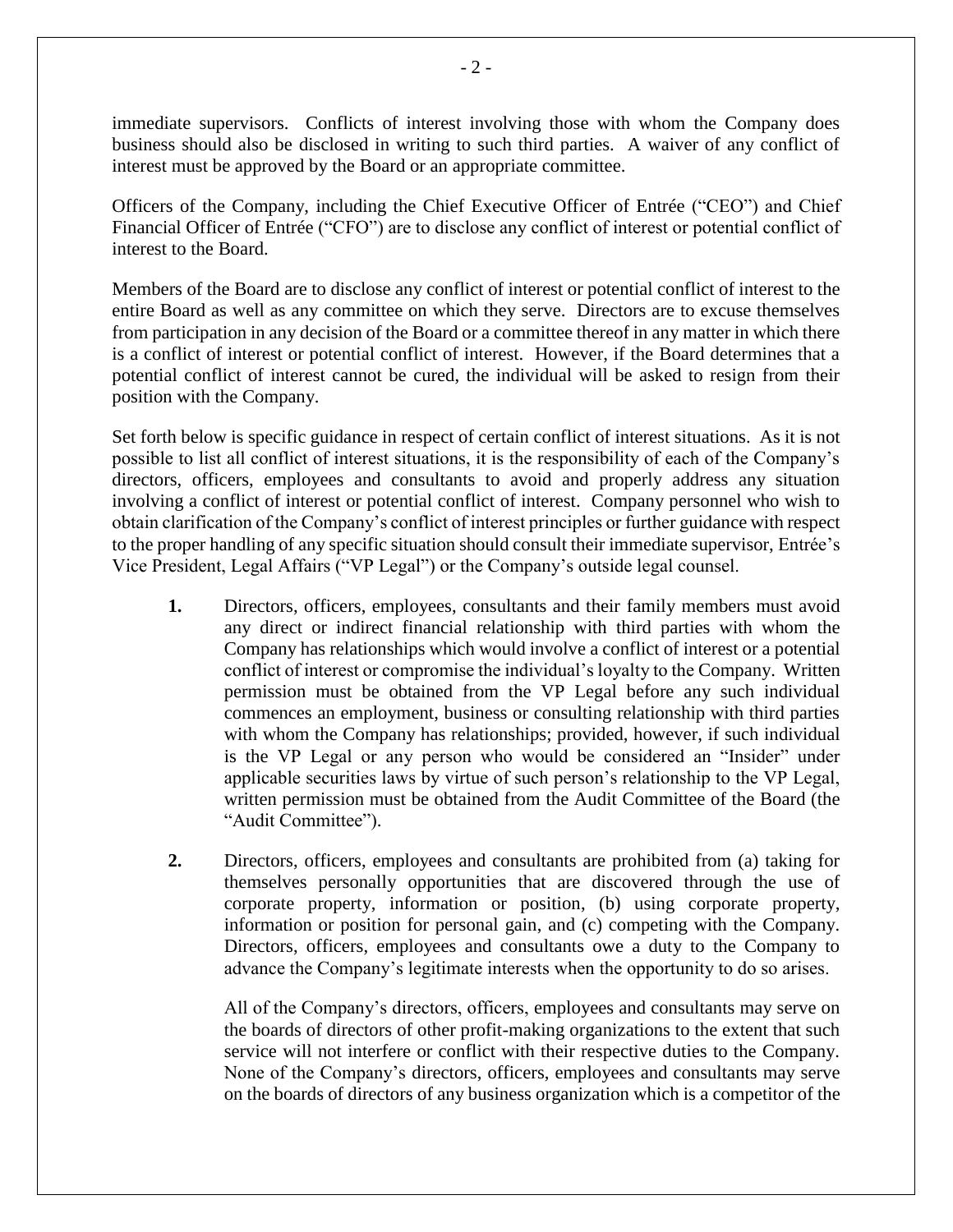Company, without the informed consent of the Non-Executive Chair of the Board. All individuals must excuse themselves from participating in any matters pertaining to the Company and the business organization of which they are directors.

- **3.** Individuals who serve as directors of other companies in the circumstances permitted hereunder may retain any compensation earned from that outside directorship unless otherwise specifically prohibited by the Company. Unless otherwise specifically authorized by the Board, individuals may not receive any form of compensation (whether in the form of cash, stock or options) for service on a board of directors of another business organization if such service is at the request of the Company or in connection with the investment of the Company in such business organization. The Company reserves the right to request any individual to resign his or her position as a director of other business organizations if the Board determines that to be in the best interests of the Company.
- **4.** Directors, officers, employees and consultants are prohibited from paying or accepting any bribe, kickback or any other unlawful payment or benefit to secure any concession, contract or any other favourable treatment. Directors, officers, employees and consultants must report any such attempted actions to the CEO or any member of the Audit Committee. No individual should give gifts beyond those extended in the context of normal business circumstances. Company personnel must observe all applicable government restrictions on gifts and entertainment.
- **5.** Directors, officers, employees and consultants or their immediate families shall not use their position with the Company to solicit any cash, gifts or free services from any of the Company's customers, suppliers or contractors for their or their immediate family's or friend's personal benefit. Gifts or entertainment from others should not be accepted if they could be reasonably considered to be extravagant for the employee, officer or director who receives it, or otherwise improperly influence the Company's business relationship with or create an obligation to a customer, supplier or contractor.
- **6.** Supervisory relationships with family members present special workplace issues. Accordingly, Company personnel must avoid a direct reporting relationship with a family member or any individual with whom a significant relationship exists. If such a relationship exists or occurs, the individuals involved must report the relationship in writing to the CEO.

### **III. FINANCIAL REPORTING RESPONSIBILITIES**

As a public company, it is of critical importance that the Company's filings with the securities commissions and other relevant regulatory authorities be accurate and timely. Hence, all Company personnel are obligated to provide information to ensure that the Company's publicly filed documents are complete and accurate. All Company personnel must take this responsibility seriously and provide prompt and accurate answers and responses to inquiries related to the Company's public disclosure requirements.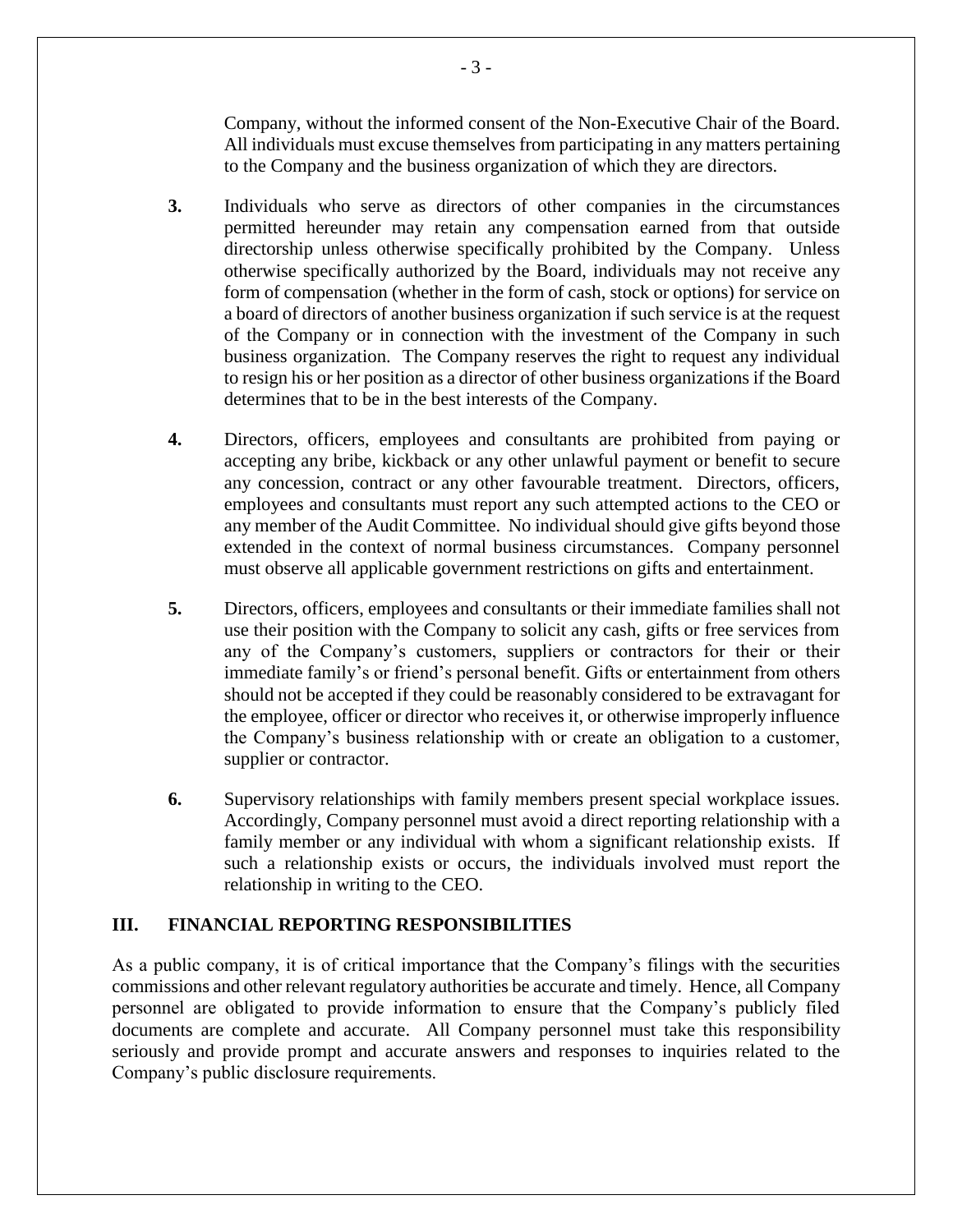The CEO and CFO have the ultimate responsibility for ensuring the integrity of the filings and disclosure made by the Company as required by the rules and regulations of all relevant regulatory authorities. In the performance of their duties relating to the Company's public disclosure obligations, the CEO, the CFO and all Company personnel must:

- Act with honesty and integrity
- Provide information that is accurate, complete, objective, fair and timely
- Comply with rules and regulations of federal, state, provincial and local governments and other relevant public and private regulatory authorities
- Act in good faith with due care, competence and due diligence
- Respect the confidentiality of information acquired in the course of the performance of one's duties
- Promote ethical and proper behaviour in the work environment
- Report to the Chair or any other member of the Audit Committee any conduct that the individual believes to be a violation of law or the Code

### **IV. CONFIDENTIALITY OF NON-PUBLIC INFORMATION**

Non-public information relating to the Company is the property of the Company and the unauthorized disclosure of such information is strictly forbidden. Questions regarding the appropriateness of disclosing particular information should be discussed with the CEO. Management has the primary responsibility of communicating with investors, the press, employees and other stakeholders on a timely basis and establishing policies for such communication.

The Company's confidentiality policy shall also apply to material non-public information of other companies with whom the Company does business and who have a reasonable expectation of privacy, including, by way of example, the Company's business partners, when that information is obtained in the course of employment with, or other services performed on behalf of the Company. Directors, officers, employees and consultants should treat material non-public information about the Company's business partners with the same care as is required with respect to information relating directly to the Company.

Notwithstanding the foregoing, nothing contained herein limits the ability of the Company's directors, officers, employees and consultants to file a charge or complaint with a governmental regulatory agency in the United States and nothing herein limits their ability to communicate with any such agency or otherwise participate in any investigation or proceeding that may be conducted by any such agency, including providing documents or other information, without notice to the Company.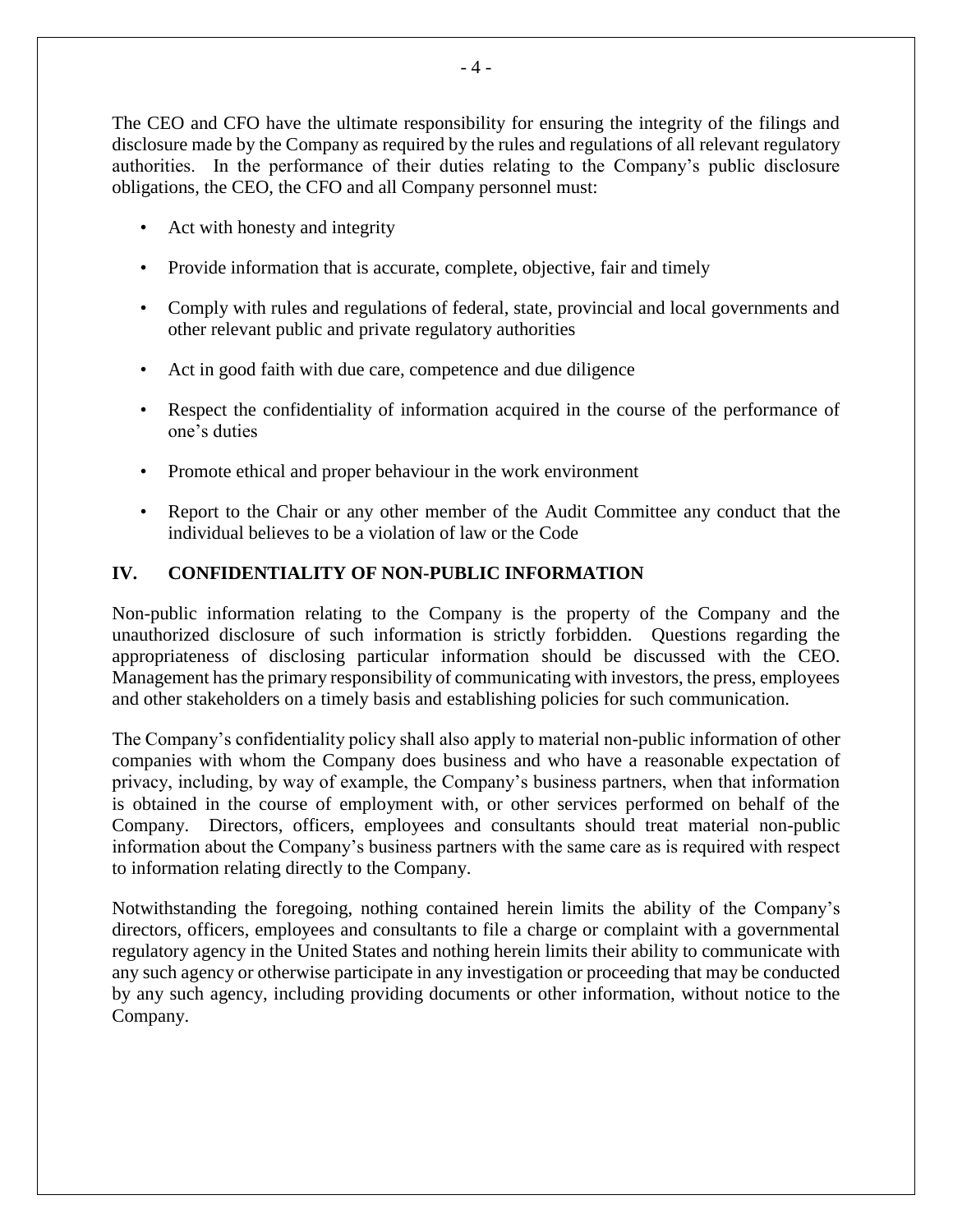### **V. PROTECTION AND USE OF CORPORATE ASSETS**

The Company's assets must not be misappropriated for personal use by directors, officers, employees or consultants. Directors, officers, employees and consultants shall protect the Company's assets and ensure their efficient use. Theft, carelessness and waste have a direct impact on the Company's viability. All Company assets should only be used for legitimate business purposes.

No assets of the Company, including the time of Company personnel, the use of the Company's premises or equipment and direct or indirect monetary payments, may be contributed to any political candidate, political action committee, political party or ballot measure without the approval of the Board.

The Company receives requests from time to time for contributions to charitable and local community or development causes in the jurisdictions in which it operates. Such requests should be considered in the context of the Company's overall policies on corporate social responsibility and must be approved by the CEO or CFO. Where such donations are made, care must be taken to ensure that (a) the charity or cause is bona fide and not operated directly or indirectly for the benefit of any governmental official or political candidate or party, (b) the donation is not prohibited under any applicable anti-corruption or other law, and (c) that such donations are accurately described and properly documented and recorded in the Company's books and records. Any questions with respect to such donations should be directed to the VP Legal.

# **VI. COMPLIANCE WITH LAWS**

The Company expects all directors, officers, employees and consultants to comply with all applicable laws, rules and regulations and to be able to recognize potential liabilities, seeking legal advice where appropriate. The Company expects all directors, officers, employees and consultants to comply with the Code and all other Company codes and policies.

Directors, officers, employees and consultants must not only comply with the requirements of applicable laws, rules, regulations, policies and the Code, they must ensure that their actions do not give the appearance of violating the Code or indicate a casual attitude towards compliance with laws, rules, regulations, policies and the Code.

If there are any doubts as to whether a course of action is proper or about the application or interpretation of any legal requirement, directors, officers, employees and consultants should discuss such issues with their supervisor or manager, the CEO, the VP Legal or a member of the Audit Committee.

In particular, all directors, officers, employees and consultants shall comply with laws, rules and regulations prohibiting insider trading. Insider trading is both unethical and illegal and will lead to disciplinary action, including dismissal or removal from office in appropriate circumstances.

The Board may adopt a Corporate Disclosure and Trading Policy for the purposes of educating and ensuring that all subject persons are fully aware of the rules and regulations of all relevant regulatory authorities with respect to insider trading. All Company personnel shall have full access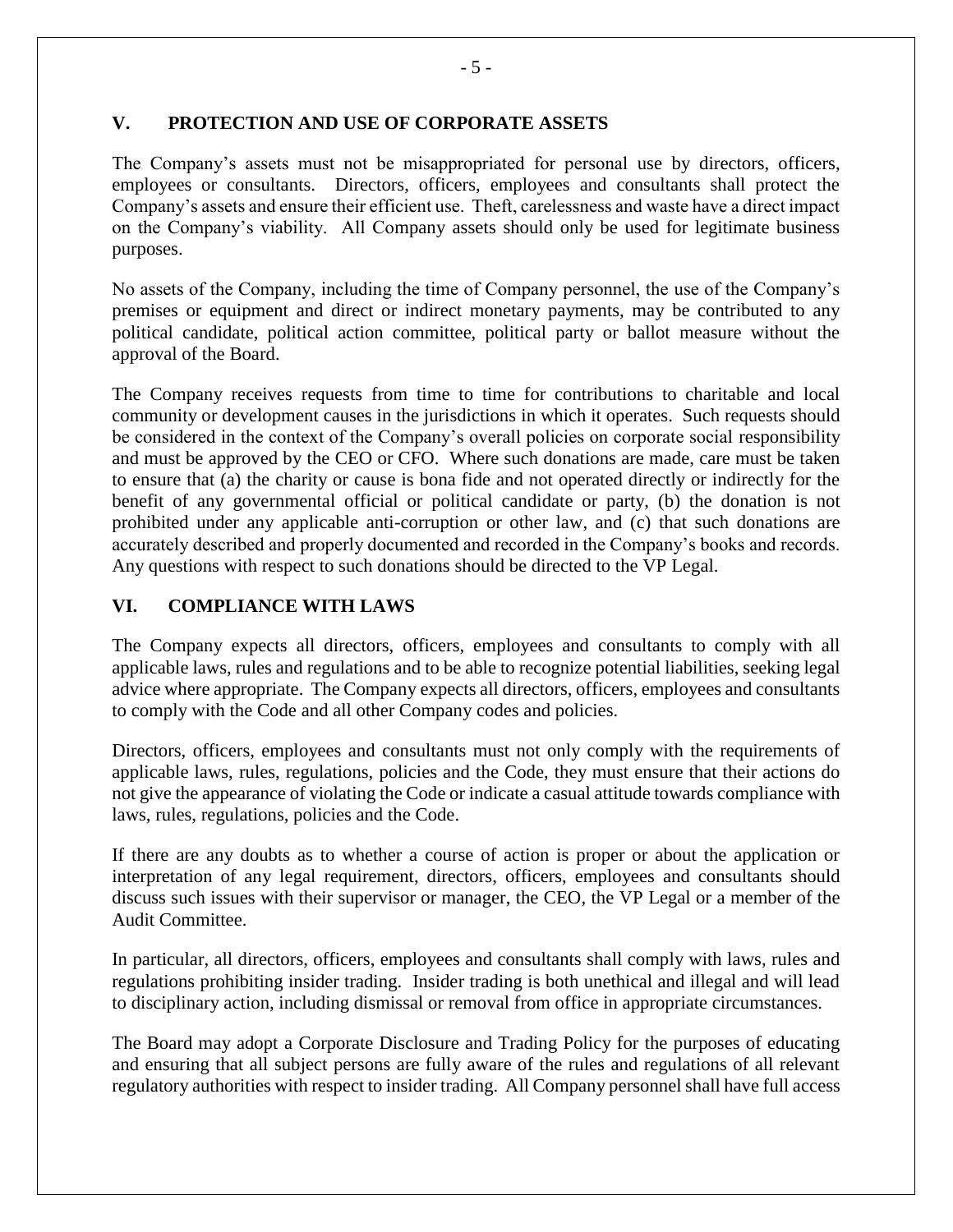to the VP Legal and the Company's outside counsel with respect to any insider trading questions or issues.

The Board's governance and oversight functions do not relieve the Company's executive management of its primary responsibility of preparing financial statements which accurately and fairly present the Company's financial results and condition, the responsibility of each executive officer to fully comply with applicable legal and regulatory requirements or the responsibility of each executive officer to uphold the ethical principles adopted by the Company.

### **VII. ANTI-CORRUPTION**

The Company is committed to conducting business in accordance with all applicable laws and regulations and the highest ethical standards in all jurisdictions in which it operates, including with respect to the *Corruption of Foreign Public Officials Act* (the "CFPOA") in Canada and the *Foreign Corrupt Practices Act* in the United States (together, the "Acts"). To that end, directors, officers, employees and consultants are prohibited from offering, paying, promising, authorizing or acquiescing in the giving of any bribe, kick back or other illicit payment, inducement, benefit or thing of value to any governmental official, directly or indirectly through a third party for the purpose of (a) influencing an official act or decision, (b) inducing such official to do or omit to do any act to affect or influence any governmental or official act or decision, or (c) securing any concession, contract or other improper advantage, in each case, in order to obtain or retain business or an advantage in the conduct of business in violation of applicable laws of Canada and the United States and any other anti-corruption laws of any jurisdiction in which the Company does business. The Company will not authorize, participate in or tolerate any business practice that does not comply with or that violates the intent of the Code.

For the purposes of this section, the term "things of value" includes money, kick backs, loans, rewards, provision of hospitality, facilities or services at less than full cost, extravagant gifts or entertainment, phony jobs or consulting positions, charitable or political contributions and any other advantage or benefit. The term "government official" includes (a) any employee, official or representative of any government or any ministry, agency, authority or related entity of any government, including any corporation, joint venture or similar entity owned, controlled or operated by or for the benefit of any governmental authority, (b) any employee, official or representative of any public international organization (such as the World Bank), (c) any employee, official or representative of any political party, party official or candidate for office, and (d) close relatives of any of the foregoing, including spouses, children and other immediate family members. Specific examples of government officials include government ministers, ambassadors, military and police personnel, members of legislative bodies, judges, regional officials and staff of any of the foregoing.

The law does not prohibit all business transactions with government officials, but since those transactions carry special risks, they must be reviewed to determine what additional safeguards may be necessary to protect the Company. Any dealings with close relatives of government officials also require careful scrutiny. Company personnel should consult with the VP Legal before entering into any transactions with such persons.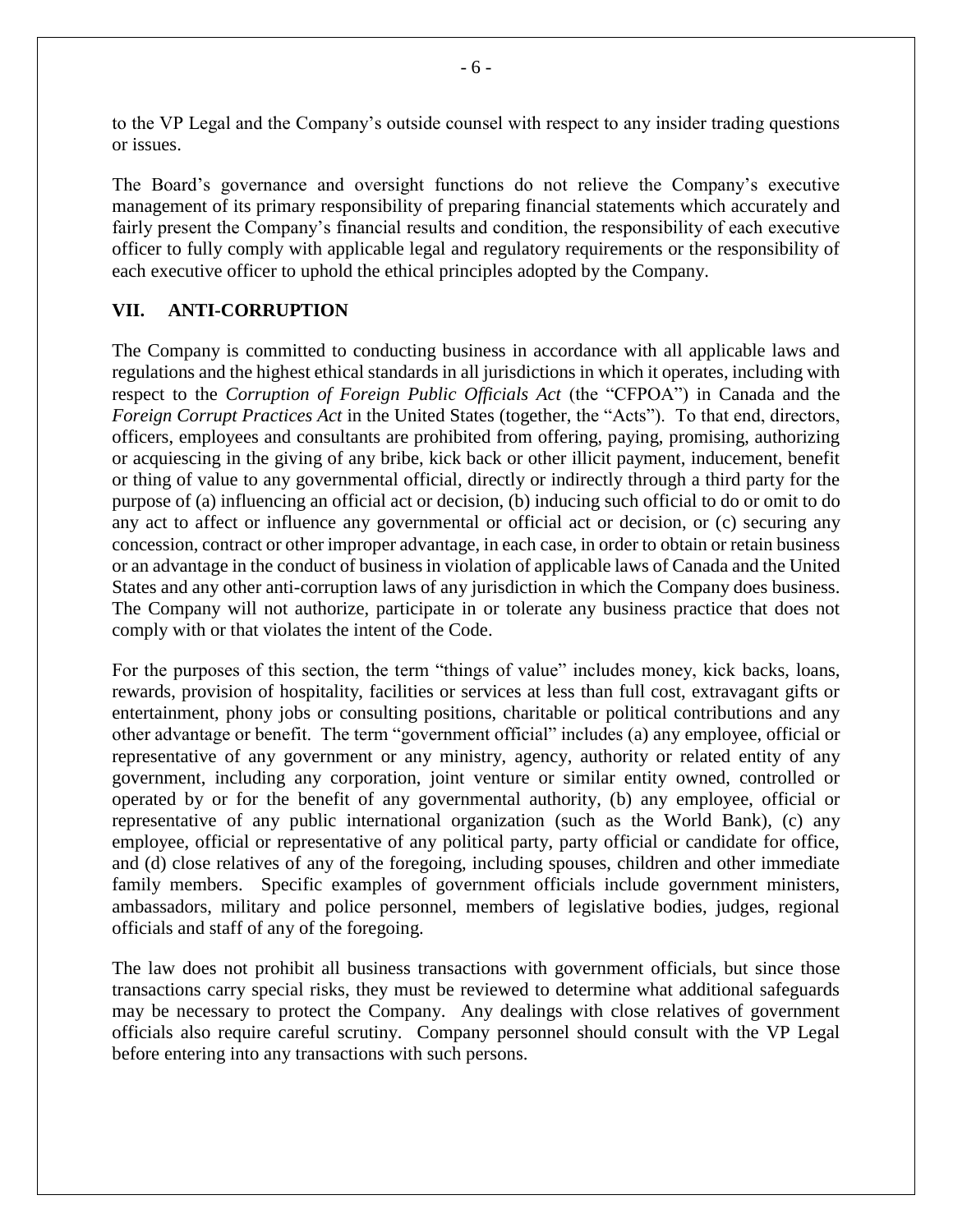#### *Gifts and Entertainment*

The Company prohibits the giving of inducements, including gifts and entertainment, to government officials on a scale that might be perceived as creating an obligation on that official. When considering the scale of the inducement, Company personnel should consider the frequency with which such expenses are incurred for a particular official. Modest costs frequently incurred can, when aggregated, amount to lavish and potentially improper payments.

Modest gifts that are customary may sometimes be appropriate. The approval of the VP Legal must be obtained for any gift to a government official in excess of US\$250 or the amount permitted under the laws of the jurisdiction in which the gift is being given, whichever is lower.

All gifts given by the Company or any director, officer, employee or consultant must comply with the Company's policies on the provision of and reimbursement for gifts, entertainment, and meals and with relevant accounting and recordkeeping provisions so that such expenses are properly described and accurately documented and recorded. All offers of gifts to officials must be permissible under local law and should be transparent to the official's organization. Gifts in the form of cash should never be given. Great care must be taken when offering any benefit while the official is in the process of making a discretionary decision affecting the Company. Personnel should consult with the VP Legal before making any such gift.

#### *Travel and Related Expenses*

In infrequent situations, it may be appropriate for the Company to pay travel and related expenses for government officials, for example, if a trip is required in connection with a contract negotiation or for a site visit required in order to demonstrate certain capabilities or practices to such government officials. In such cases, reasonable expenses may be paid only when they have been preapproved by the VP Legal and where such payments are permitted under all applicable laws. Any such expenses must be reasonable in amount, relate directly to the required purpose of such travel for required individuals only and must be properly described and accurately documented and recorded by the Company.

Wherever possible, Company personnel should contract directly with vendors of services rather than making direct payment or reimbursement to an official.

Per diems or cash allowances should not be paid directly to any government official. The Company may pay per diems or cash allowances to the relevant government agency (a) as required or permitted by local law, and (b) in modest amounts, to defray legitimate expenses incurred by an official for an approved purpose where those expenses are not paid directly by the Company to the vendor.

No director, officer, employee or consultant should agree to any request for a false invoice or receipt or payment of any expense that is unusual, excessive, inadequately or improperly described or that otherwise raises questions under the Code or any Company policy with respect to accounting and recordkeeping.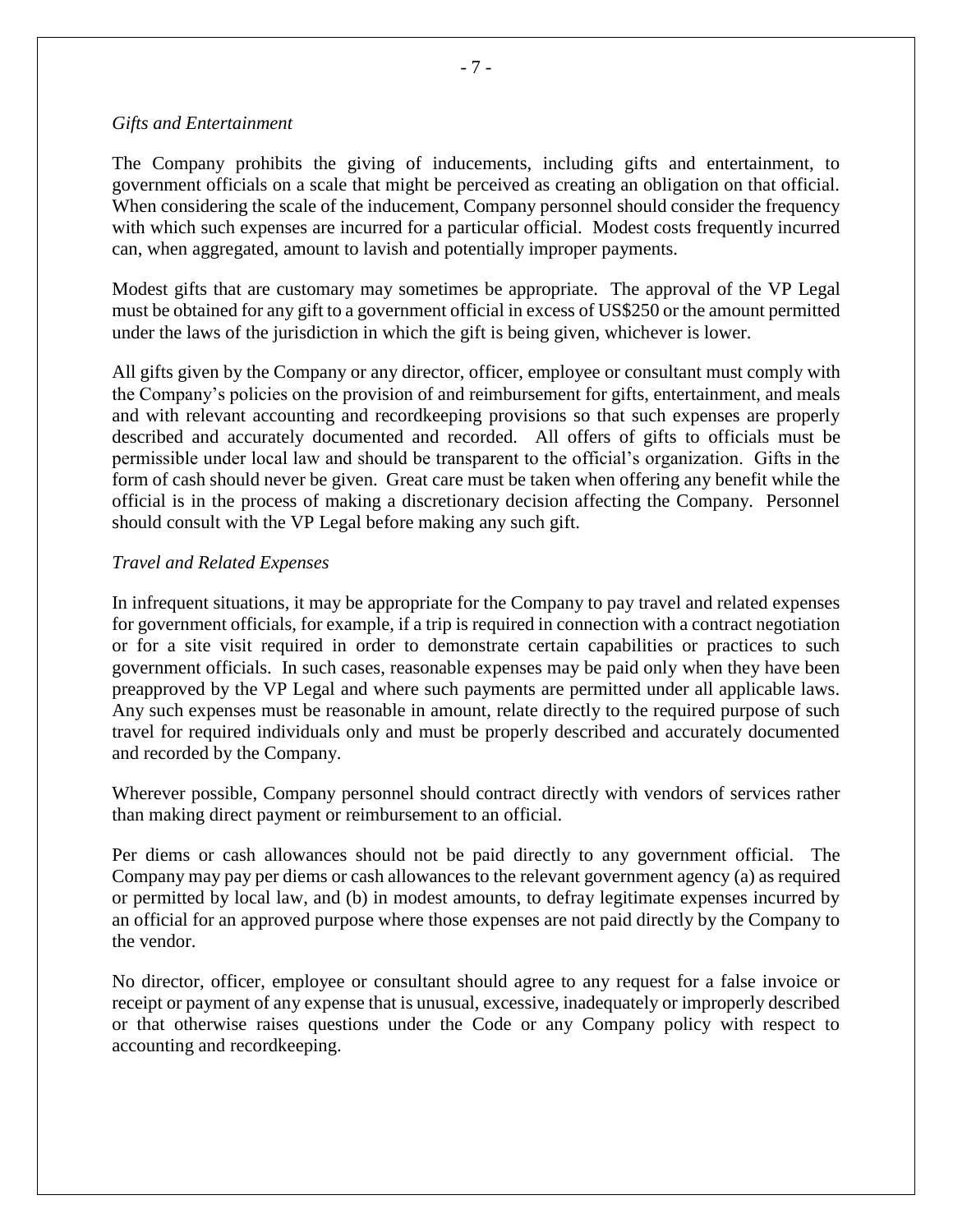Any payment that is not specifically covered by the Code should be assessed against the spirit of the Code and must be specifically approved by the VP Legal prior to any payment or promise of payment.

#### *Business Partners, Agents and Consultants*

The prohibitions in the Code extend to payments or other things of value being made available indirectly through an intermediary, such as an agent or other third party, to a government official. Business partners, agents, consultants and other third parties should be chosen carefully, after proper due diligence is carried out. Such due diligence should include determining whether a proposed partner is in fact qualified for the position, whether it has personal or professional ties to the government, the number and reputation of its clientele and its reputation in the local community.

If Company personnel are wilfully ignorant of the possibility that the third party will make an improper payment or commitment, and particularly if they disregard red flags signalling the possibility of an improper payment or commitment, the law may be violated. Red flags include (a) requests for unusual or secretive payments, including payments to offshore accounts, shell companies, third parties or entities whose ownership structure is unclear, (b) requests for cash transactions or for false or misleading documentation, (c) reluctance to certify compliance with applicable laws, and (d) an official's apparent lack of qualifications or required resources, and should be reported immediately to the VP Legal, CEO or other member of management.

It is important that Company personnel consult with the VP Legal on proposed contractual or investment relationships in connection with business outside Canada that may directly or indirectly involve government officials, so that any legal risks can be identified and addressed. Contractual provisions and safeguards will be important, and no third party should be asked to work on the Company's behalf in circumstances that may involve dealing with government officials without there being a written contract in place or other document in which the third party acknowledges and agrees to abide by the standards set out in the Code. Ongoing monitoring of the relationship to ensure the Company is not put at risk by the conduct of a third party is essential.

### *Facilitation Payments*

.

No payment, regardless of the amount, may be made to a government official, including a lowlevel government employee, to expedite or secure the performance of a common, routine, nondiscretionary business service or governmental task. Even nominal payments (sometimes known as "facilitation" or "grease" payments) constitute bribery, and are strictly prohibited under the CFPOA, regardless of whether the payment occurs in Canada or abroad. Examples of a routine governmental action by a public official are providing phone service or police protection, issuing a non-discretionary permit or license, and processing an official document, such as a visa or work permit.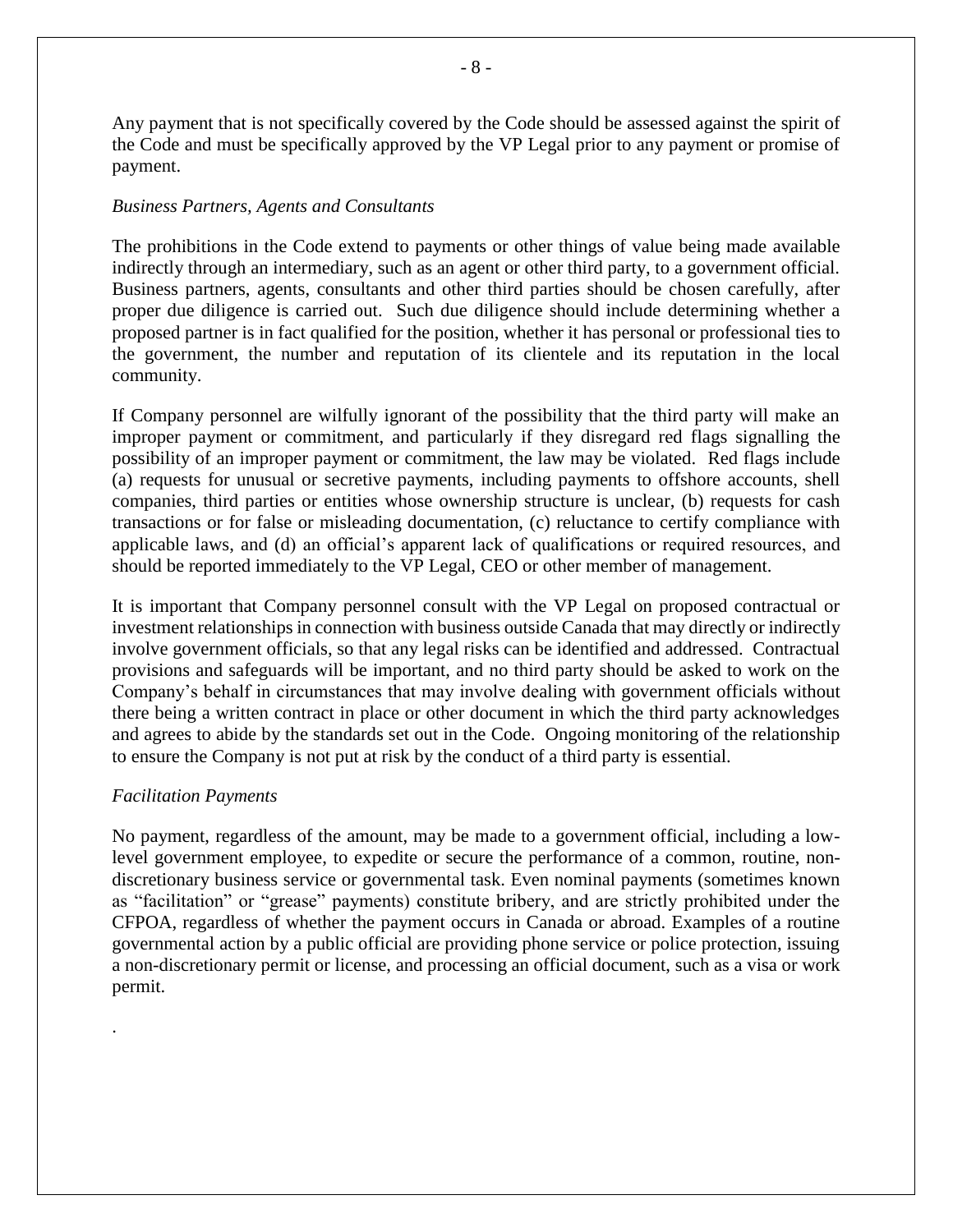#### *Books and Records*

Laws that govern the Company's international business activities require that the Company's books and records be complete and accurate. The Company's books and records must correctly record both quantitative and qualitative aspects of a transaction. Quantitative aspects refer to the amount of the transaction. Qualitative aspects include the written description of the transaction and the accounts that are credited or debited for the transaction. Company personnel must ensure that there is a reasonable relationship between the substance of a transaction and how it is described in the Company's books and records.

#### *General Obligations and Consequences*

The Company will ensure that appropriate anti-corruption education is provided to all management, accounting, internal audit and other personnel involved in conducting or supervising international business operations who may have contact with government officials in the course of their duties. Such individuals may be asked to provide from time to time a certification that (a) he or she has read and understands the Code, (b) he or she is not aware of any fact or circumstance which indicates that a violation of the Code has occurred, and (c) he or she will promptly report any instance of such non-compliance in accordance with the provisions of the Code.

Any person receiving a request that such person suspects to be improper with respect to a payment or other favour from a government official, joint venture partner or third party, must immediately and explicitly refuse to make such payment, must instruct any applicable third party that they are not authorized to make such payment on the Company's behalf and must do so in a manner that makes it clear that such refusals are absolute and without hidden meaning. Such requests should be reported immediately to the VP Legal, CEO, CFO or other member of management.

Giving a bribe or making an improper offer can subject the Company and its employees to fines, even imprisonment, either in the country where the government official works, in the United States or Canada, or sometimes in the employee's home country. Consequences can also include the confiscation of corporate profits that have arisen as a result of the bribe being made, loss of contracts, and other penalties. Giving a bribe or making an improper payment is a serious violation of the Code, which can lead to discipline up to and including termination of employment.

Company personnel should also refer to Schedule A to the Code – "Anti-Bribery and Anti-Corruption – What Are My Obligations?"

### **VIII. FAIR DEALING**

Each director, officer, employee and consultant shall endeavour to deal fairly with the Company's suppliers, competitors and employees. No director, officer, employee or consultant is permitted to take unfair advantage of anyone through manipulation, concealment, abuse of privileged information, misrepresentation of material facts, or any other unfair-dealing practice.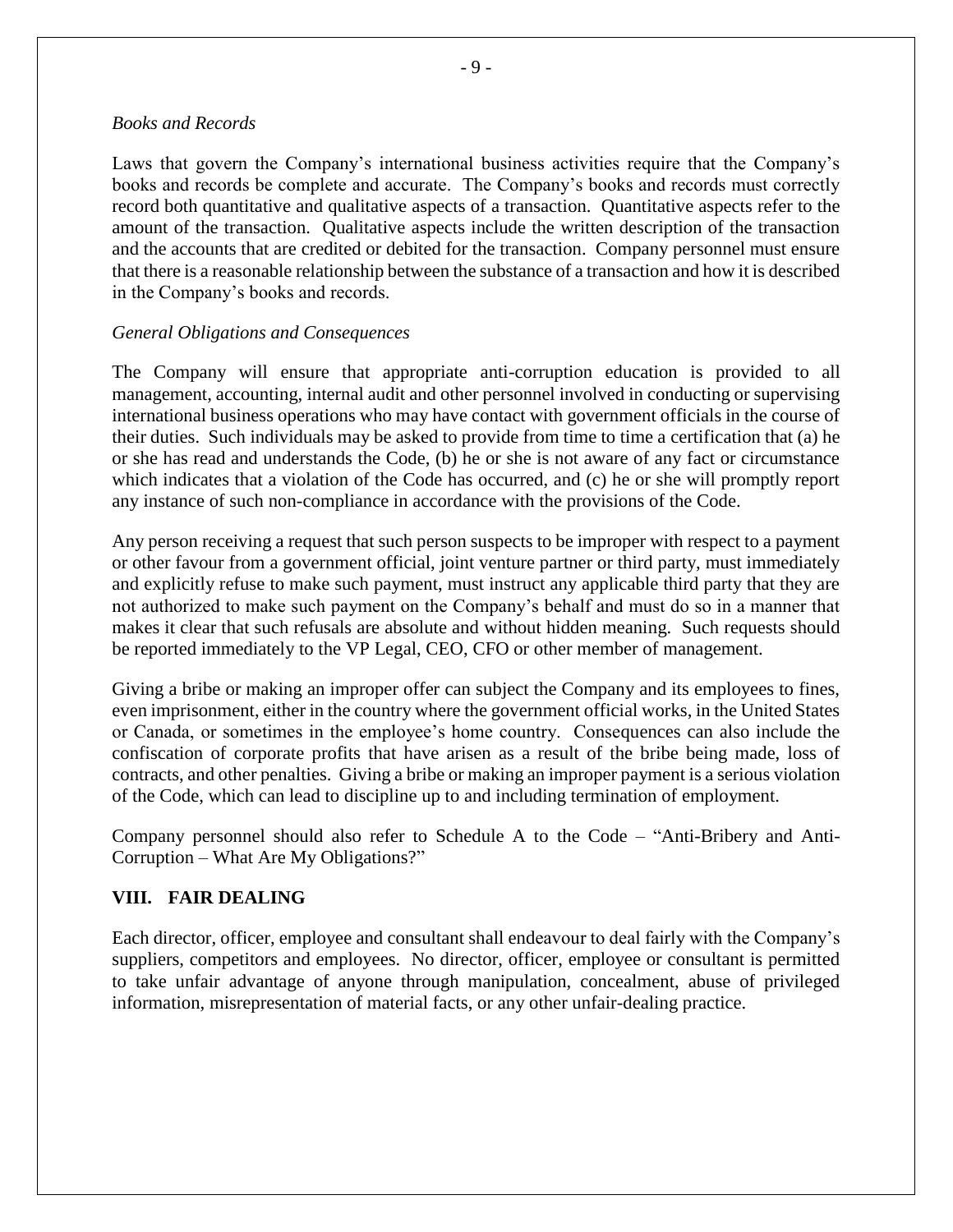# **IX. SAFETY AND ENVIRONMENTAL PROTECTION**

Safety and environmental protection are fundamental values of the Company and every director, officer, employee and consultant has a role in ensuring the Company's operations comply with safety and environmental legislation and standards.

Each director, officer, employee and consultant is responsible for taking all prudent precautions in every activity to ensure both personal safety and the safety of others.

# **X. FUNDAMENTAL RIGHTS**

All directors, officers, employees and consultants are entitled to work in an environment free from discrimination, harassment and violence in which all individuals are treated with respect and dignity. As such, the Company will not tolerate any form of discrimination, harassment or violence. Any director, officer, employee or consultant whose behaviour constitutes discrimination, harassment or violence will be subject to disciplinary action including, without limitation, termination for cause, and further legal action.

Workplace discrimination means any action, policy or differential treatment (either intentional or unintentional) having an adverse impact on an individual on the basis of race, ancestry, place of origin, colour, ethnic origin, citizenship, creed, sex, pregnancy, sexual orientation, gender identity, gender expression, age, marital status, family status, disability or other unmeritorious consideration.

Workplace harassment means a course of inappropriate comments or actions against an individual in a workplace that is known or ought reasonably to be known to be unwelcome. This would include, without limitation, unwelcome remarks or gestures or conduct that may be detrimental to a person's physical or psychological dignity or well-being, or which may otherwise cause unreasonable discomfort to the person. Harassment can occur, but is not limited to occurring on any of the same grounds as discrimination. Workplace harassment can take many forms including, without limitation:

- Abuse of authority where an individual misuses the power and authority inherent in a position to improperly interfere with or influence another person's career.
- Poisoned work environment characterized by any activity or behaviour, not necessarily directed at anyone in particular, that creates a hostile or offensive workplace.
- Psychological harassment includes humiliating or abusive behaviour that may lower a person's self-esteem or may cause the person torment.
- Workplace bullying repeated, health-harming mistreatment of one or more persons (the targets) by one or more perpetrators.
- Sexual harassment includes making unwelcome sexual advances, unwelcome physical touching, making any request for sexual favours, making remarks or aspersions of a sexual nature relating to another person, and subjecting another person to unwelcome conduct of a sexual nature.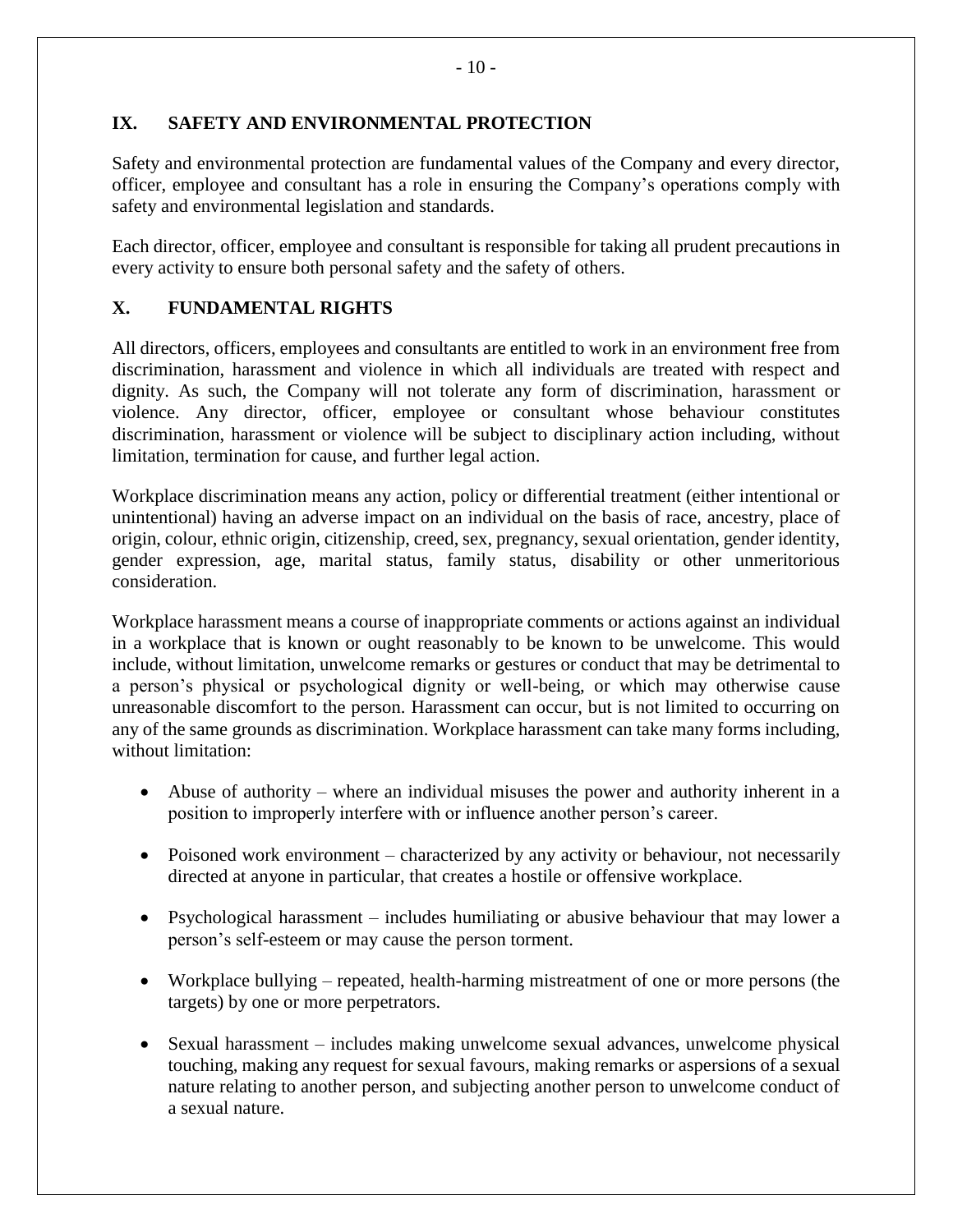• Verbal harassment.

Workplace violence is any physical assault, attempted physical assault or threatening behaviour occurring in the workplace.

Any individual who feels discriminated against, harassed or is subjected to workplace violence is encouraged (but is not obligated to do so) to explain to the other party that the conduct is unwelcome. If an individual feels that he or she can safely make it known to the person responsible for the behaviour that the behaviour is unwelcome, this may resolve the matter, or may assist the individual later if he or she makes a complaint.

If the situation cannot be resolved by speaking to the person responsible for the behaviour (or a complainant feels that it is not safe to speak with the person responsible), the behaviour should be reported to a supervisor, executive officer or the Chair or any other member of the Audit Committee, in accordance with the Company's Whistleblower Policy. Where immediate assistance is required for situations of violence, security or emergency services should be contacted.

The Company will not tolerate retaliation against anyone who, in good faith, reports a concern or unwelcome behaviour or who participates in an investigation, even if the allegation ultimately is not substantiated. Anyone, regardless of position or tenure, found to have engaged in retaliatory conduct against someone who has raised a concern or reported an unwelcome behaviour in good faith will be subject to disciplinary action, possibly including termination. Every director, officer, employee and consultant has the right to pursue a complaint without reprisal, retaliation or threat of either, for doing so.

Note that the Company's policy against retaliation does not exempt a person from discipline if the person has engaged in improper conduct. However, the Company encourages personnel to selfreport violations, and, depending on the specific circumstances, may treat self-reporting as a mitigating factor when assessing the nature of disciplinary measures to be taken.

Nothing in this Code is intended to prevent or discourage an individual from making a complaint with the BC Human Rights Tribunal within the applicable time limit or to exercise any other legal avenues that may be available.

# **XI. RESPONSIBILITY**

Each director, officer, employee and consultant must be familiar with and adhere to the provisions of the Code and to the standards set out in the applicable policies of the Company. The Company expects all personnel to take all responsible steps to prevent a violation of the Code, to identify and raise potential issues before they lead to problems and to seek additional guidance when necessary. If violations occur, they must be reported immediately in accordance with the Company's Whistleblower Policy.

Failure to adhere to the Code may lead to disciplinary action, including dismissal or removal from office in appropriate circumstances. Compliance with the Code is mandatory. In particular, no director, officer, employee or consultant will suffer adverse consequences for refusing to make payments that are prohibited by the Code.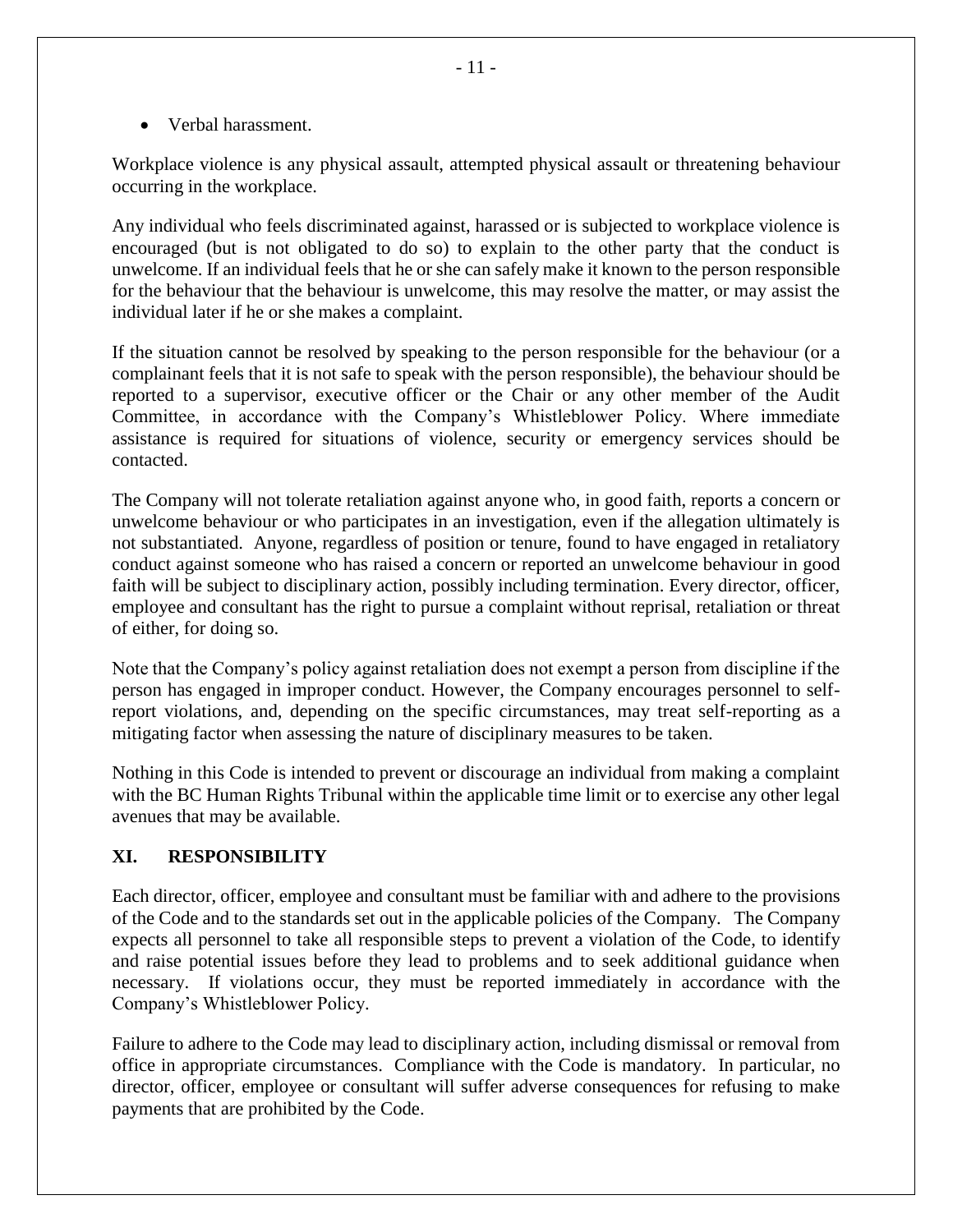### **XII. WHERE TO SEEK CLARIFICATION**

Unless otherwise provided in the Code, directors and officers should refer questions relating to the Code or its application to a particular situation to the CEO, VP Legal, CFO or any member of Entrée's Audit Committee or Corporate Governance and Nominating Committee.

Unless otherwise provided in the Code, employees and consultants should refer questions relating to the Code or its application to a particular situation to their supervisor or manager. If the issue is one which the employee feels unable to discuss with their supervisor or manager, the matter should be discussed with the CEO, VP Legal, CFO or any member of Entrée's Audit Committee or Corporate Governance and Nominating Committee.

# **XIII. REPORTING BREACHES OF THE CODE**

All personnel are required to report suspected breaches of the Code or violations of applicable laws, rules, regulations or other Company policies to their supervisor, an executive officer, or the Chair or any other member of the Audit Committee in accordance with the Company's Whistleblower Policy.

All personnel have a responsibility for maintaining financial integrity in the Company's records, consistent with generally accepted accounting principles, and federal, provincial and state securities laws. Suspected fraud or securities law violations should be reported directly to the Chair or any other member of the Audit Committee of the Board in accordance with the Company's Whistleblower Policy.

Retaliation against any person who in good faith voices a concern, files a report or participates in any subsequent related investigation (including an investigation by any governmental, regulatory or law enforcement body) is strictly prohibited. Officers or employees found to have engaged in retaliatory behaviour may be subject to discipline up to and including termination.

Matters involving the possible violation of laws or regulations may also be brought to an outside regulatory authority. However, the Company is committed to taking internal action in response to employee concerns, and would appreciate the opportunity to do so, if appropriate.

# **XIV. WAIVERS FROM CODE**

In extraordinary circumstances and where it is clearly in the Company's best interest to do so, the Company may waive compliance with a requirement under the Code for a director, officer, employee or consultant. Conditions may be attached to this waiver. Any waiver of the Code for directors or executive officers must be approved by the Board and must be disclosed as required by all applicable laws.

The director, officer, employee or consultant to whom a waiver is granted accepts that public disclosure of the granting of any such waiver may be required by applicable securities laws, regulations, policies or guidelines (including those of a stock exchange on which Entrée's stock may be listed).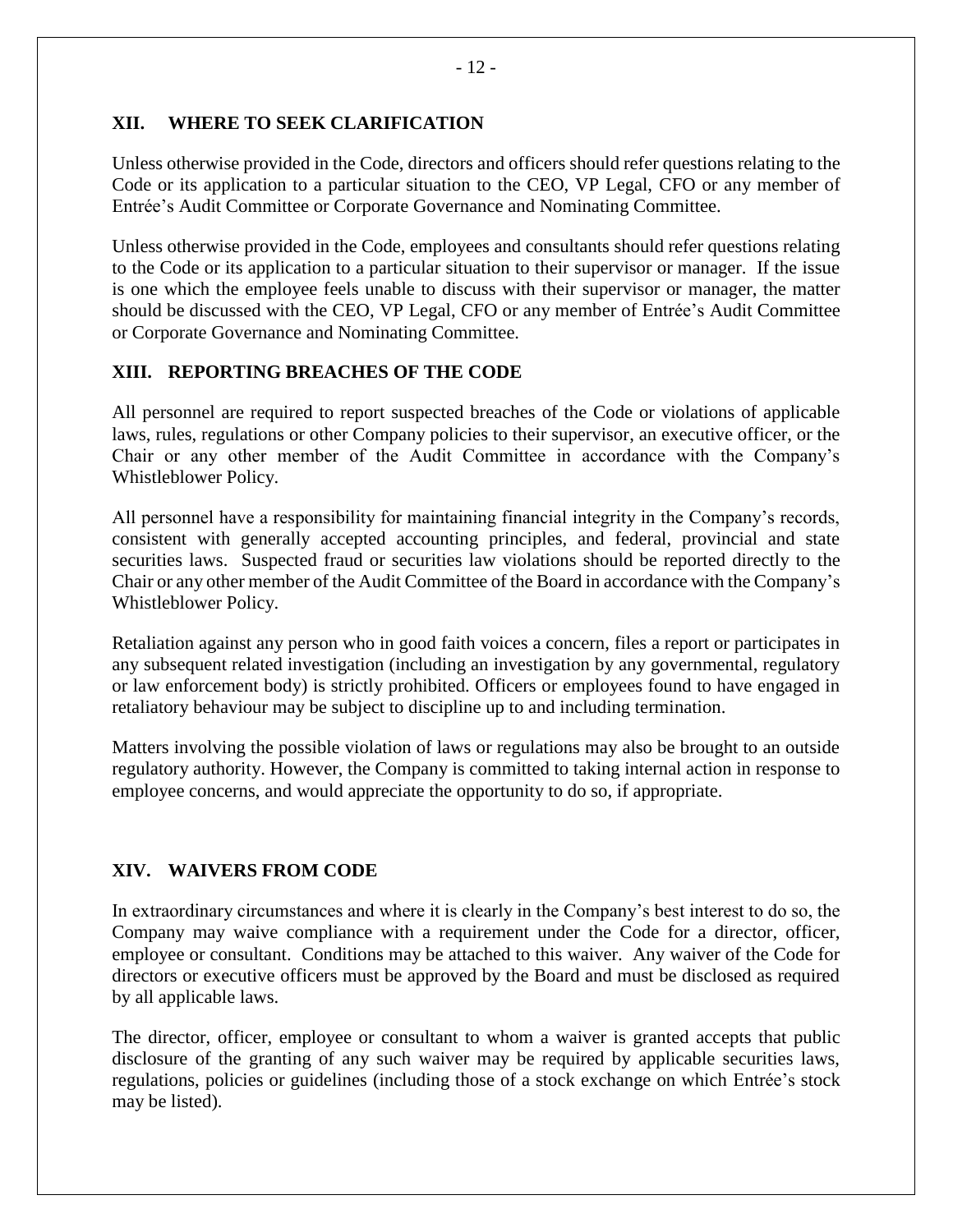No waiver as to any rights or remedies of the Company's directors, officers, employees or consultants under any applicable laws relating to the reporting of any suspected violations of the Code shall be permitted.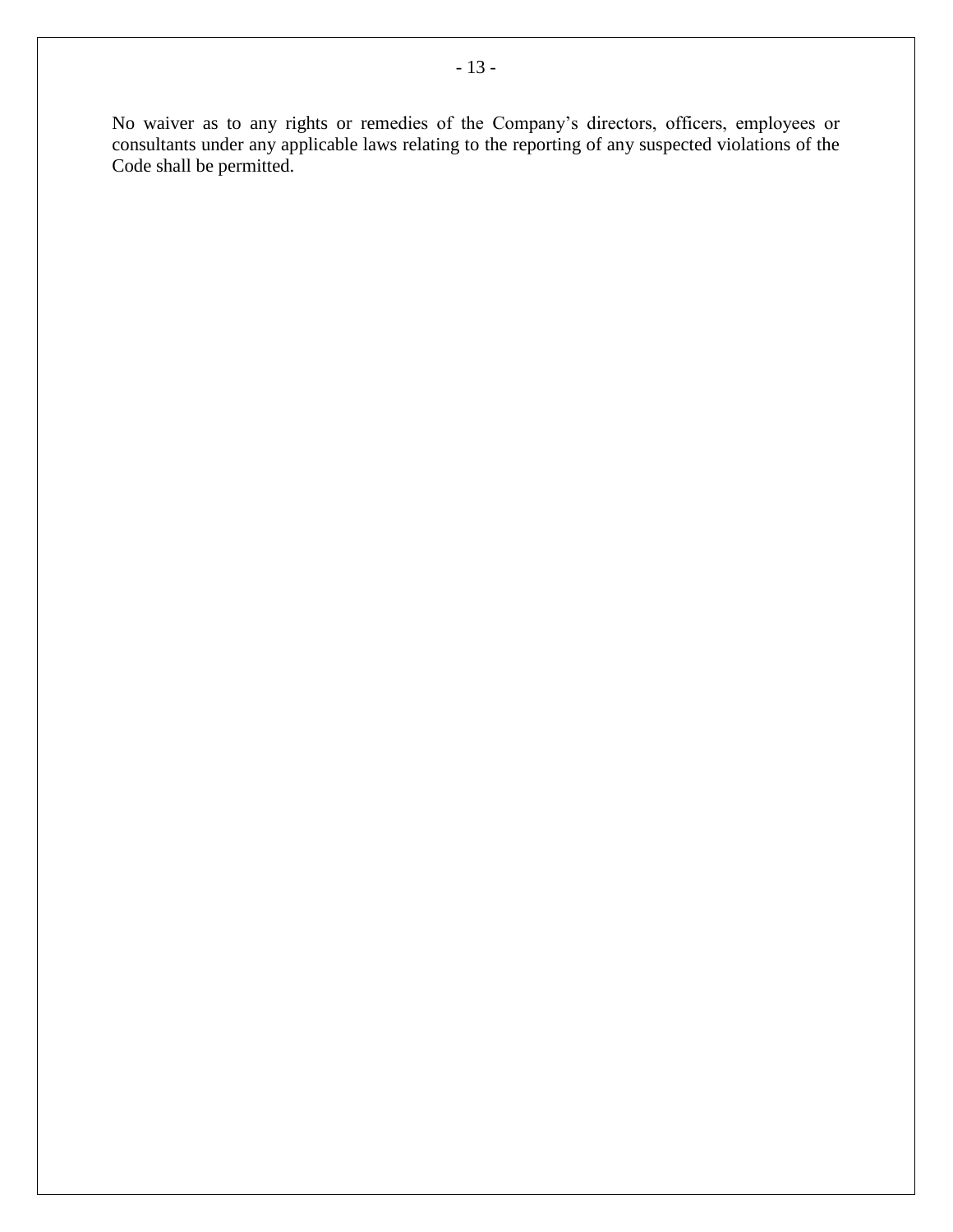# **SCHEDULE A**

### **ANTI-BRIBERY AND ANTI-CORRUPTION – WHAT ARE MY OBLIGATIONS?**

#### **There are two main obligations that apply to all Company personnel:**

**1. You must not pay any bribes.** You must not offer, promise, authorize, or give or acquiesce in giving, to a government official, either directly or indirectly, payments of cash or in kind, or inducements of any kind, including but not limited to excessive entertaining, if in so doing there might be even an appearance that the payment or inducement would create an obligation on any recipient or improperly influence the recipient to act or refrain from acting in a way that would influence an official exercise of discretionary authority.

You must not make any payment, regardless of the amount, to any government official, including a low-level government employee, to expedite or secure the performance of a routine, common, non-discretionary governmental action.

You should avoid placing yourself in a position where a bribe could be requested, if at all possible. If you believe that you may have been solicited for a bribe, contact the VP Legal as soon as possible for assistance.

**2. You must accurately reflect transactions in the Company's books and records.**  Company personnel must ensure that the Company's books are kept complete and accurate, both quantitatively and qualitatively. All expense reports must be complete and accurate. You should never accede to requests for false invoices or for payment of expenses that are unusual, excessive, inadequately or improperly described, or otherwise raise questions under the Code or related Company guidelines on accounts and recordkeeping.

### **What should I do if I hear rumours of improper payments or identify any red flags in the course of carrying out the Company's business?**

• Report them to your supervisor, an executive officer, or the Chair or any other member of the Audit Committee immediately.

### **What should I do if I receive a request for payment that I suspect may be improper from an official, joint venture partner, or a third party?**

- Refuse to make the payment explain that the Company does not make such payments.
- Instruct the joint venture partner or third party that they are not authorized to make the payment on the Company's behalf, and explain that the Company cannot continue to do business with them if they make the payment.